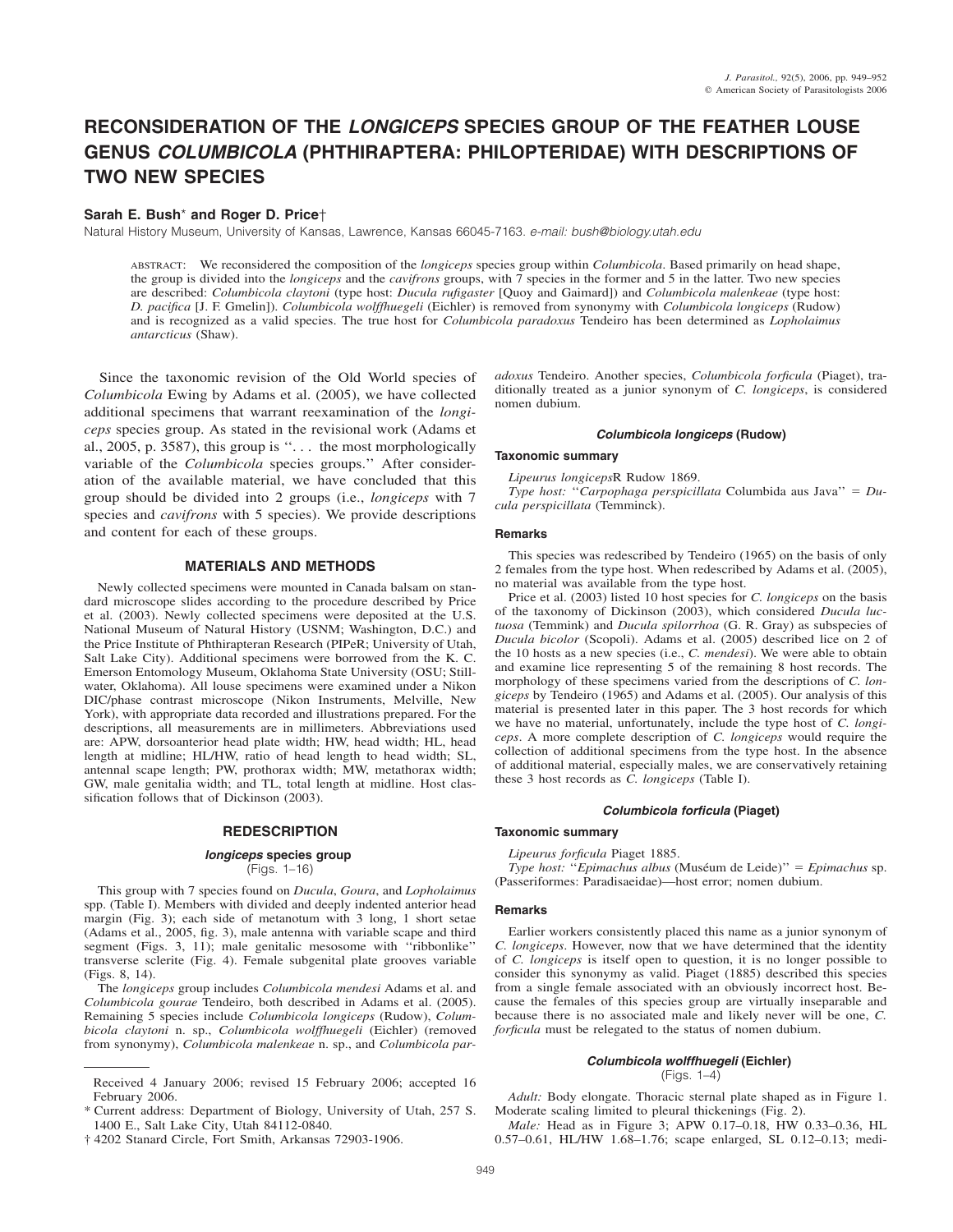

FIGURES 1–8. *Columbicola wolffhuegeli*: (**1**) thoracic sternal plate, (**2**) lateral abdomen, (**3**) male dorsal head, (**4**) male genitalia. *Columbicola paradoxus*: (**5**) thoracic sternal plate, (**6**) lateral abdomen, (**7**) female dorsal head, (**8**) female genitalia.

oposterior setae short, not reaching posterior head margin, 0.03 long. Thorax with PW 0.24–0.29, MW  $\overline{0.31}$ –0.36. Genitalia as in Figure 4; parameres thin and laterally rounded; ribbonlike transverse sclerite as shown; mesosome slender and sides parallel 0.08–0.09 long, GW 0.12– 0.13. TL 2.25–2.41

*Female:* Head with APW 0.18, HW 0.36–0.38, HL 0.61–0.63, HL/ HW 1.63–1.75. Thorax with PW 0.28, MW 0.36–0.38. Subgenital plate similar to *C. claytoni* (Fig. 6), with groove short, rounded anteriorly, with distinct lateral expansion, and up to 4–5 setae (0.015 long) on each side.

## **Taxonomic summary**

*Parasoricella wolffhuegeli* Eichler 1952.

*Type host:* ''*Ducula luctuosa* (Temm.)'' - *Ducula bicolor luctuosa* (Temminck).

*Material:* Six males, 6 females, ex *D. bicolor*, Australia: Northwest Territory, collected from 3 birds (USNM, PIPeR).

#### **Remarks**

The history of this name has been thoroughly treated by Adams et al. (2005). Their conclusion was to follow Tendeiro (1965) and consider *C. wolffhuegeli* a junior synonym of *C. longiceps*. A subsequent study of specimens from the type host has convinced us of the validity of *C. wolffhuegeli* as a distinct species. The details of the male genitalic structure are unique and quite different from those of the other species treated in this paper.

## *Columbicola paradoxus* **Tendeiro** (Figs. 5–8)

*Adult:* Body broad. Two rows of 6–8 setae across thoracic sternal plate (Fig. 5). Lateral abdomen and pleural thickenings not scaled (Fig. 6). Abdomen with spiracles positioned more medially than those of *C. claytoni* (Figs. 6, 10, respectively).

*Male:* Head with APW 0.18–0.19, HW 0.47–0.48, HL 0.64–0.65, HL/HW 1.33–1.38; scape only slightly enlarged, SL 0.10; medioposterior setae short, not reaching posterior head margin, 0.02–0.03 long. Thorax with PW 0.32–0.35, MW 0.44–0.45. Genitalia with parameres thin, laterally rounded, mesosome relatively broad, 0.13 long; GW 0.18–0.19, bordered by twisted, narrow transverse sclerites (Adams et al., 2005, fig. 157). TL 2.34–2.37.

*Female:* Head as in Figure 7; APW 0.18–0.21 HW 0.49–0.51, HL 0.66–0.70, HL/HW 1.32–1.43. Thorax with PW 0.34–0.35, MW 0.45– 0.49. Subgenital plate (Fig. 8) with groove short, rounded anteriorly, with distinct lateral expansion and lateral setae as shown.

#### **Taxonomic summary**

*Type host:* ''*Sphecotheres vieilloti flaviventris* Gould (Passeriformes: Oriolidae)''—host error.

*True host: Lopholaimus antarcticus* (Shaw).

*Material:* Three males, 5 females, ex *L. antarcticus*, Australia: New South Wales, collected from 1 bird (USNM, PIPeR).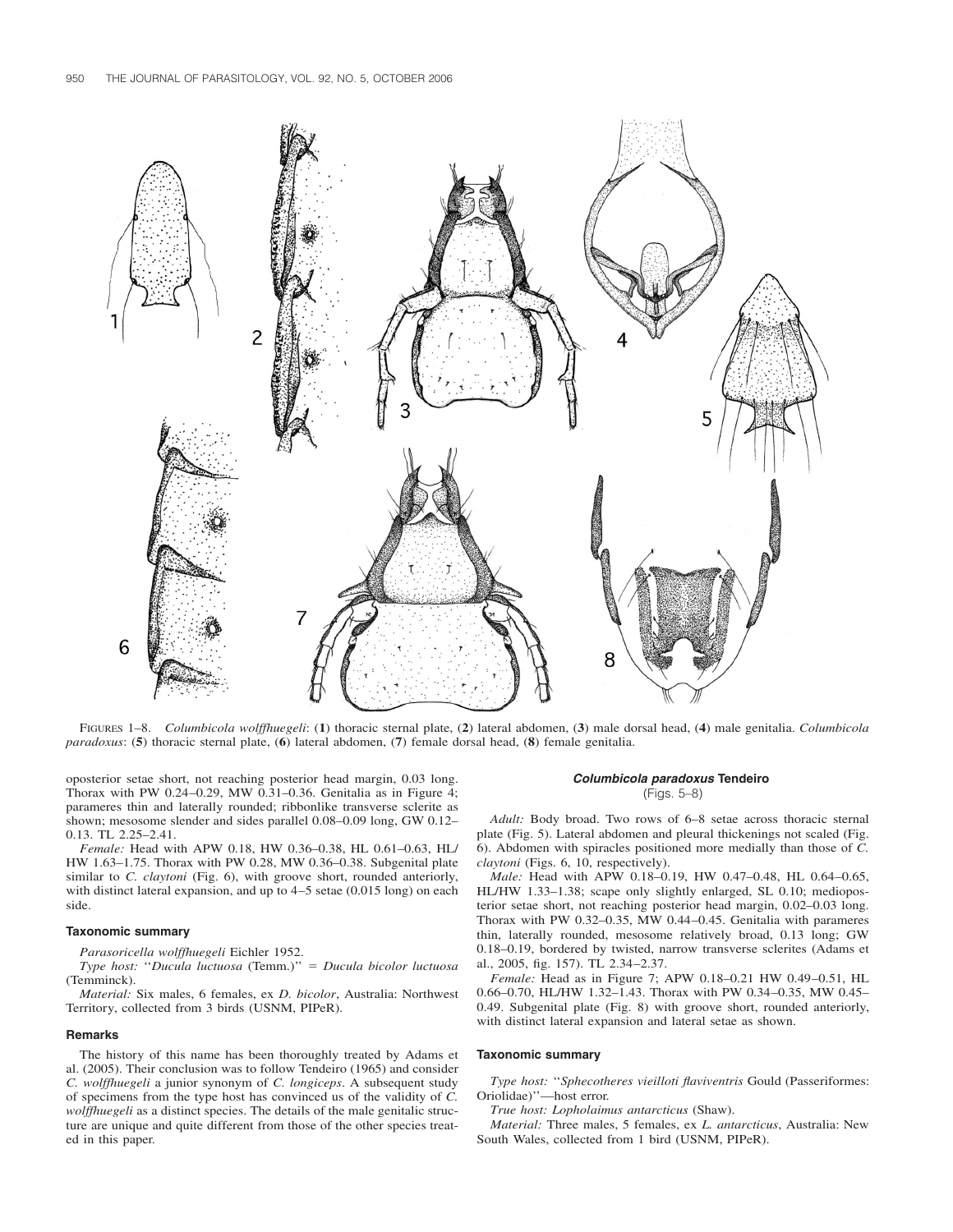| Louse species                  | Host species                                                                              |
|--------------------------------|-------------------------------------------------------------------------------------------|
| longiceps species group        |                                                                                           |
|                                | Columbicola longiceps (Rudow) Ducula perspicillata (Temminck)*<br>D. cineracea (Temminck) |
|                                | D. latrans (Peale)                                                                        |
| C. <i>mendesi</i> Adams et al. | D. concinna (Wallace)*                                                                    |
|                                | D. rosacea (Temminck)                                                                     |
| C. wolffhuegeli (Eichler)      | D. bicolor (Scopoli)*                                                                     |
| C. claytoni n. sp.             | D. rufigaster (Quoy and Gaimard)*                                                         |
|                                | D. chalconota (Salvadori)                                                                 |
| C. malenkeae n. sp.            | D. pacifica (J.F. Gmelin)*                                                                |
|                                | D. pistrinaria Bonaparte                                                                  |
| C. gourae Tendeiro             | Goura cristata (Pallas)*                                                                  |
| C. paradoxus Tendeiro          | Lopholaimus antarcticus (Shaw)                                                            |
| <i>cavifrons</i> species group |                                                                                           |
| C. cavifrons (Taschenberg)     | <i>D. aenea</i> $(L.)*†$                                                                  |
|                                | D. badia (Scopoli)*†                                                                      |
|                                | D. forsteni (Bonapart)                                                                    |
|                                | D. lacernulata (Temminck)                                                                 |
|                                | D. melanochroa (P.L. Sclater)                                                             |
|                                | D. oceanica (Lesson and Garnot)                                                           |
|                                | D. pickeringii (Cassin)                                                                   |
|                                | D. rosacea (Temminck)                                                                     |
| C. sikorage Eichler            | D. badia (Scopoli)*                                                                       |
| C. xavieri Tendeiro            | Ptilinopus occipitalis Gray and<br>Mitchell*                                              |
| C. harrisoni Tendeiro          | D. pinon (Quoy and Gaimard)*                                                              |
| C. reedi Adams et al.          | P. magnificus (Temminck)*                                                                 |

TABLE I. Parasite-host list for *longiceps* and *cavifrons* species groups.

\* Type host.

† Both *D. aenea* and *D. badia* were listed as type hosts by Taschenberg (1882) in his description of *C. cavifrons*, which was based on specimens from both host species.

## **Remarks**

Initially, the host of this louse was thought to be a figbird (*Sphecotheres vieilloti flaviventris*) found in northeastern Australia, thus making this louse the only example of a *Columbicola* from a noncolumbiform host. Tendeiro (1965) based this description on only 2 males. Despite concentrated efforts to collect *C. paradoxus* from figbirds, no additional specimens have been found (Adams et al., 2005). Recently, however, specimens of both sexes of this species were collected from the top-knot pigeon (*L. antarcticus*) by I. Mason (9 October 2003, ANWC-33906).

*Columbicola paradoxus* can be separated from other species of this group by the overall dimensions and the shape of the head. It also has a unique setal configuration on its thoracic sternal plate (Fig. 5). Illustrations are provided here only for the female head, thoracic sternal plate, lateral abdomen, and ventral terminalia because Adams et al. (2005) provided adequate descriptive details for the male. This is the first description of the female of this species.

# **DESCRIPTION**

### *Columbicola claytoni* **n. sp.** (Figs. 9–14)

*Adult:* Body elongate. Thoracic sternal plate noticeably scaled and shaped as in Figure 9. Pleural thickenings and lateral abdomen heavily scaled (Fig. 10).

*Male:* Head as in Figure 11; APW 0.16–0.18, HW 0.34–0.37, HL 0.57–0.64, HL/HW 1.63–1.79; scape enlarged, SL 0.13–0.15; medioposterior setae short, not reaching posterior head margin, 0.03–0.05 long. Thorax with PW 0.25–0.29, MW 0.33–0.38. Genitalia as in Figure 12; parameres thin and laterally rounded; ribbonlike transverse sclerite as shown; mesosome broadly ovoid, 0.10 long; GW 0.16–0.18. TL 2.42–2.52.

*Female:* Head as in Figure 13; APW 0.17–0.19, HW 0.34–0.39, HL 0.60–0.63, HL/HW 1.54–1.79. Thorax with PW 0.27–0.29, MW 0.33– 0.38. Subgenital plate (Fig. 14) with groove short, rounded anteriorly, with distinct lateral expansion and  $2-4$  setae (<0.01 long) on each side.

#### **Taxonomic summary**

*Type host: Ducula rufigaster* (Quoy and Gaimard).

*Type material:* Holotype male, ex *D. rufigaster*, Papua, New Guinea: Wabo, 5 August 2002, D.H. Clayton and S.E. Al-Tamimi, SEA-302 (USNM). Paratypes, all from type host: 3 males, 5 females, same data as holotype; 4 males, 4 females, New Guinea (USNM, PIPeR): Mt. Bosawi, 16 May 1973, 103201 (OSU); 1 male, Neth. New Guinea: Vogelkop, 13 January 1962, L.W. Quate, BBM-NG 821 (OSU).

*Additional material:* Three males, 2 females, ex *Ducula chalconota* (Salvadori), New Guinea, collected from 2 birds (OSU, PIPeR).

*Etymology:* This species is named for Dale H. Clayton, University of Utah, Salt Lake City, in recognition of the 3 decades he has spent (so far) researching the ecology and evolutionary history of host–parasite interactions and in recognition of the interactions that inspired his wife to study lice too.

## **Remarks**

This species is recognized by the distinctive scaling of the lateral abdomen and by its distinctive male genitalic structure, especially the size and shape of the mesosomal plate (Fig. 12). The 2 species of hosts that share *C. claytoni* have contiguous ranges in New Guinea.

# *Columbicola malenkeae* **n. sp.**

(Figs. 15, 16)

*Male:* Body elongate. Head as in Figure 15; APW 0.16–0.17, HW 0.34–0.36, HL 0.54–0.59, HL/HW 1.58–1.68; scape moderately enlarged, SL 0.11; medioposterior setae short, not reaching posterior head margin, 0.04 long. Thorax with PW 0.27–0.30, MW 0.32–0.37. Genitalia as in Figure 16; parameres laterally rounded; ribbonlike transverse sclerite extending well anterior to mesosome; mesosome sides parallel, with apical expansion 0.08–0.09 long, GW 0.16. TL 2.35–2.42. *Female:* Unavailable.

# **Taxonomic summary**

*Type host: Ducula pacifica* (J. F. Gmelin).

*Type material:* Holotype male, ex *D. pacifica*, Vanuatu: Sanma, 18 June 2003, Loi Philemuo, AWK-2675 (USNM). Paratype, 1 male, same data as holotype (PIPeR).

*Additional material:* One male, ex *Ducula pistrinaria* Bonaparte, New Britain (PIPeR).

*Etymology:* This species is named for Jael R. Malenke, University of Utah, Salt Lake City, in recognition of her work on the evolutionary ecology of *Columbicola*.

#### **Remarks**

The configuration of the male genitalic structures, including the mesosome shape and size and the anterior placement of the transverse sclerite (Fig. 16), is unique among members of this species group.

## **REDESCRIPTION**

#### *cavifrons* **species group**

(Fig. 17)

This species group consists of 5 species formerly included in the *longiceps* species group (Adams et al., 2005). Its members are distinguished from those of the *longiceps* species group, as described above, in having an undivided evenly rounded to slightly indented anterior head margin (Fig. 17). As in the case of the *longiceps* species group, members of the *cavifrons* species group also have each side of the metanotum with 3 long, 1 short setae, the male antenna with an enlarged scape and spur present on the third segment, and the male genitalic mesosome with a ribbonlike transverse sclerite. Female subgenital plate grooves are variable. These species were adequately described in Adams